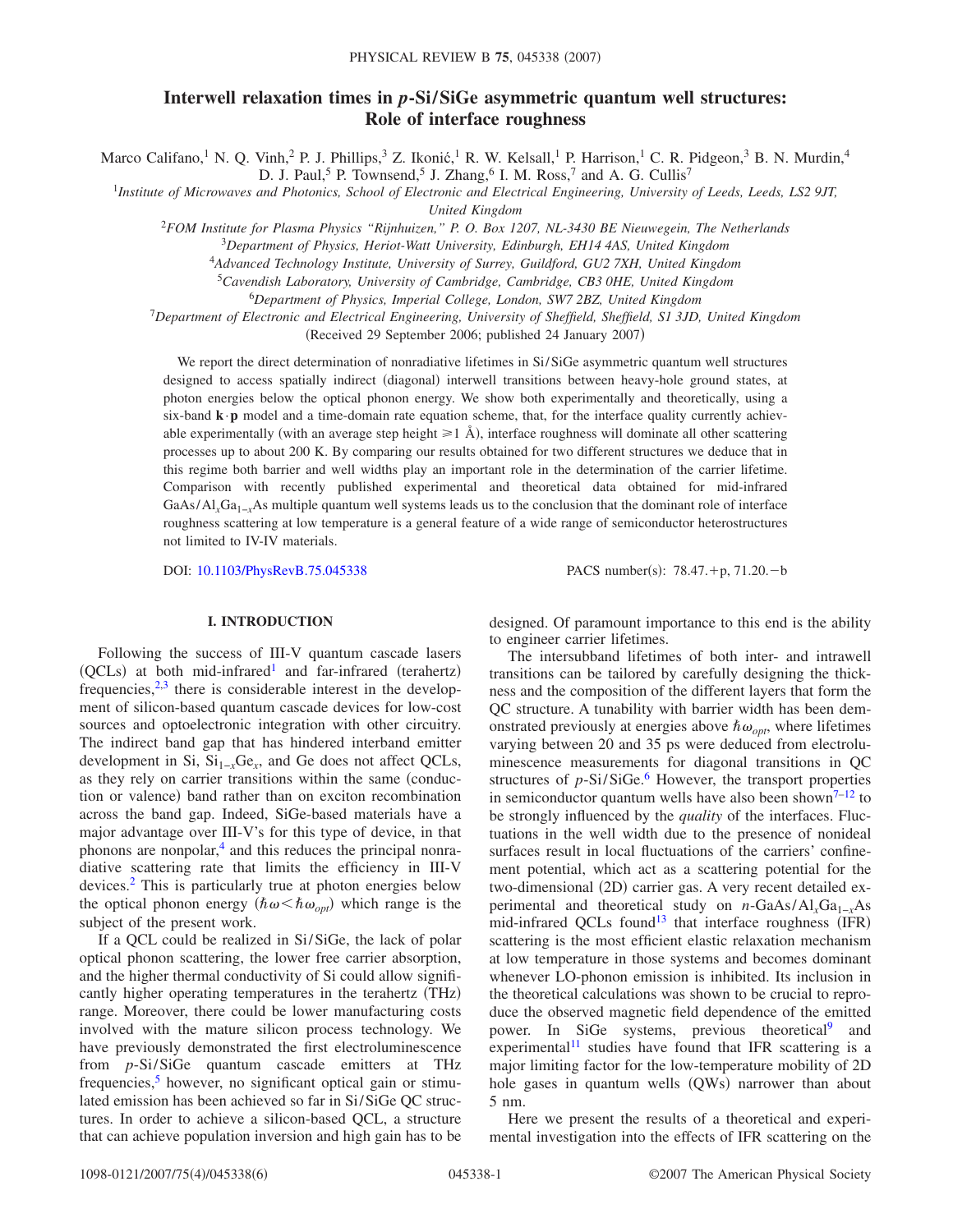lifetime of diagonal (i.e., interwell) intersubband transitions between heavy-hole (HH) ground states in two different *p* -SiGe coupled asymmetric quantum wells (CAQWs) in this size range. The experimental information is provided by time-resolved measurements with a far-infrared pulsed freeelectron laser. Such a device is the only laser source that has a short enough pulse duration and high enough intensity to pump and probe the fast recovery transition in this wavelength range. It also provides wide wavelength coverage for HH-HH and HH-light hole (LH) transitions, and continuous tunability for resonant excitation.<sup>4</sup> In contrast, the previously reported data on decay times in *p*-Si/SiGe QC structures<sup>6</sup> were obtained *indirectly* from electroluminescence measurements. The extraction of subband lifetimes in that case was therefore based on a number of assumptions which may have limited the accuracy of the deduced values. Here, by using a pump-probe technique, we measure *directly* the decay time from the upper HH1 ground state to the lower HH1 ground state in the adjacent quantum well. Furthermore, unlike in Ref. [6,](#page-5-5) in the present case the structures are specifically designed so that between these two levels there is no other state that could provide alternative relaxation pathways, allowing an unambiguous determination of the upper-state lifetime. We show that we can achieve very long lifetimes  $({\sim}70 \text{ ps}),$ which exhibit a relative insensitivity to the temperature compared to GaAs devices.<sup>2</sup>

We calculate IFR scattering rates, compare them with the rates of other mechanisms, such as scattering due to alloy disorder and acoustic and optical phonons as well as carriercarrier interaction (all calculated within a time-domain rate equation scheme<sup>4</sup>) and predict that, despite the good quality of our interfaces (with an average roughness step height of only 1.2–1.5 Å), IFR will constitute more than 50% of the total scattering rate up to  $\sim$  100 K, remaining stronger than any of the other scattering processes up to about 200 K. We show that in this regime both barrier and well widths need to be carefully designed in order to achieve the desired intersubband transition rates. Our theoretical results are in very good agreement with our measured lifetimes in the temperature range experimentally investigated.

# **II. EXPERIMENTAL DETAILS**

We have investigated two strain-symmetrized Si/SiGe CAQW structures on (001) Si, utilizing pump-probe spectroscopy of HH interwell transitions to measure the nonradiative recombination by diagonal (bound to bound) HH1-HH1 transitions through the Si barrier. The structures considered in the present study (BF1499 and BF1500) consist of 20 periods each containing CAQWs grown on a relaxed buffer of  $Si<sub>0.8</sub>Ge<sub>0.2</sub>$ . The first (BF1499) has 3.4 and 4.6 nm undoped SiGe wells with a nominal Ge content of 40%, separated by a Si barrier of 1.8 nm. The second wafer (BF1500) has 3.2 and 4.15 nm undoped SiGe wells with a nominal Ge content of 40%, separated by a 2.3 nm Si barrier. The pairs of CAQWs are separated by a 5 nm Si barrier, the central 3.2 nm of which is modulation doped with B to a concentration of  $N_A$ =1.6 × 10<sup>18</sup> cm<sup>-3</sup>. The layer thicknesses have been measured by transmission electron microscopy (TEM) using

<span id="page-1-0"></span>

FIG. 1. Annular dark field scanning transmission electron micrograph showing the first eight sets of pairs of QWs and the barriers for the first structure (BF1499).

high-angle angular dark field (HAADF) imaging (see Fig. [1](#page-1-0)), while the as-grown Ge contents (slightly lower than the nominal ones) were obtained using *z*-contrast HAADF, calibrated with energy-dispersive x-ray analysis of the thick SiGe buffer layer. The parameters thus obtained were used to calculate the hole subband structure using our fully anisotropic  $6 \times 6$  **k** $\cdot$ **p** method,<sup>14</sup> which in both cases yielded an interwell transition energy of  $\sim$ 20 meV between the two lowermost HH states in the two wells, in good agreement with the measured wavelengths for the maximum pumpprobe signal (62.5  $\mu$ m, ~19.8 meV for BF1499 and 60.1  $\mu$ m, ~20.6 meV for BF1500). The calculated subband structure of the as-grown CAQWs in sample BF1499 is presented in Fig. [2,](#page-2-0) where the diagonal nonradiative transition across the *i*-Si barrier layer is indicated by a red arrow. The slightly different depths of the two wells shown in Fig. [2](#page-2-0) reproduce the slight difference in Ge content between them found in our HAADF measurements in all periods imaged. The lifetimes were measured using the Dutch Free Electron Laser for Infrared eXperiments (FELIX), in the Netherlands. The FELIX delivers macropulses with a length of 7  $\mu$ s at a repetition rate of 5 Hz. Each macropulse consists of a train of micropulses of duration  $\sim$ 10 ps and 25 MHz repetition rate. A pump-probe technique (or transient bleaching technique) in which the FELIX beam is split into pump, probe, and reference beams was used.<sup>15</sup> The samples were mounted in vacuum on the cold finger of a liquid helium continuousflow cryostat, with temperature variable from 4.2 to 300 K. In order to access the HH-HH transitions it was necessary to pump and probe at oblique incidence, enabling the polarization selection rule **E** parallel to the growth direction. The experiments have been performed with the wavelength of FELIX tuned to the absorption peak of the subband transition at 61.[3](#page-2-1)  $\mu$ m. Figure 3 shows the transient bleaching signal for sample BF1499 as a function of time delay between probe and pump measured for different values of the FELIX pump power at 10 K (a), and for different temperatures (b).

#### **III. THEORETICAL MODEL**

IFR is characterized by the average height  $\Delta$  and lateral size (correlation length)  $\Lambda$  of the Gaussian fluctuation of the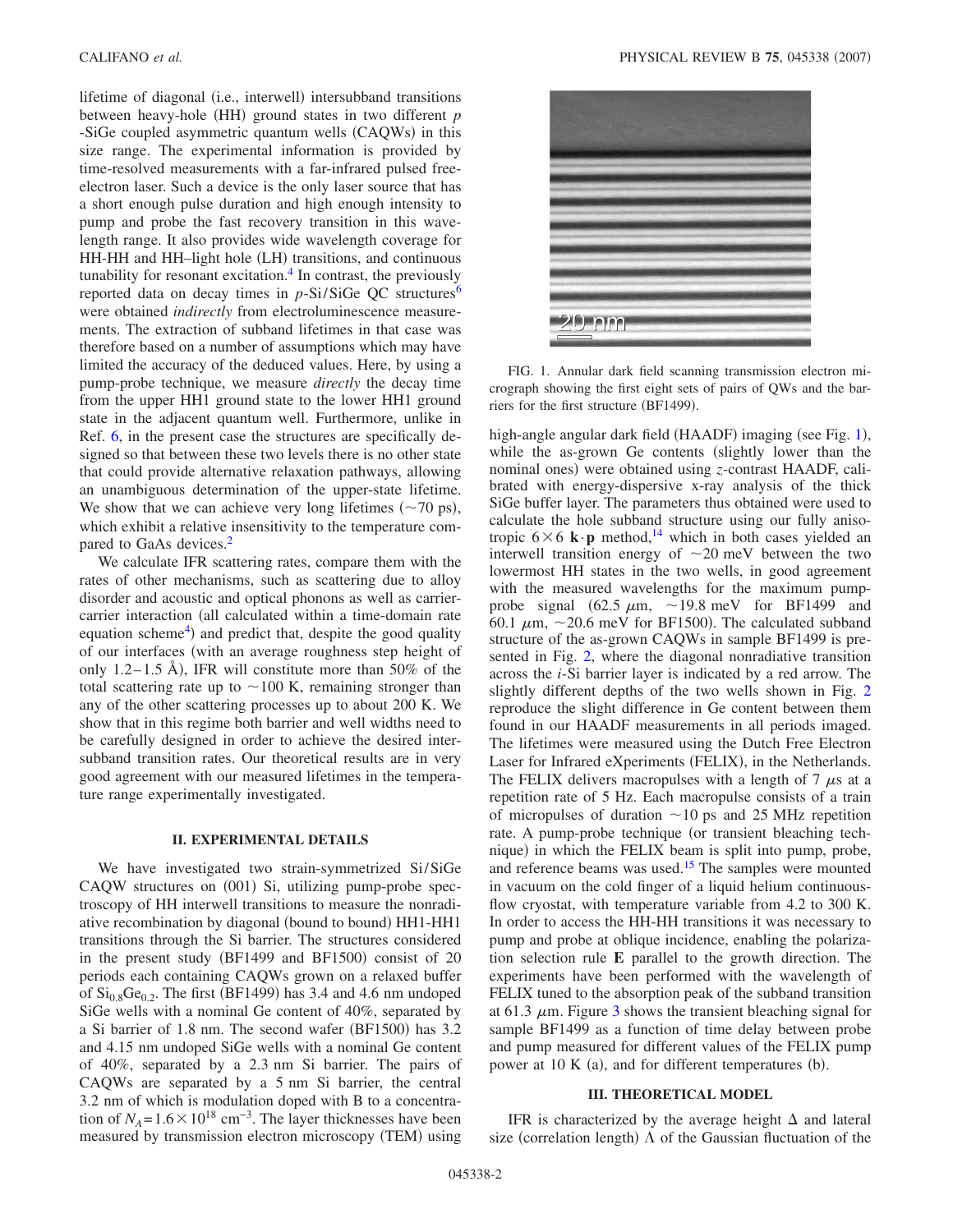<span id="page-2-0"></span>

FIG. 2. (Color online) Calculated subband structure of BF1499 showing the energy levels and the square of the wave functions of the first eight hole states (we use an electronlike picture where the energy scale is reversed: the ground state is the lowermost). The slightly different depths of the two wells shown reproduce the slight difference in Ge content between them found in our HAADF measurements in all periods imaged. The interwell nonradiative transition between level 2 (red) and level 1 (blue) is indicated by a red arrow.

<span id="page-2-2"></span>local position of the interface with respect to an ideally flat surface, described by the autocorrelation function

$$
S(r) = \langle \Delta(\mathbf{r}) \Delta(\mathbf{r'}) \rangle = \Delta^2 \exp\left(-\frac{|\mathbf{r} - \mathbf{r'}|^2}{\Delta^2}\right).
$$
 (1)

A change  $\Delta(r)$  in the well width *L* at the position  $r = (x, y)$  in the plane causes a fluctuation

$$
\delta E_0(r) = \frac{\partial E_0}{\partial L} \Delta(r)
$$

<span id="page-2-3"></span>in the carrier quantization energy  $E_0$ . The related scattering matrix element $10$ 

$$
|\langle m\boldsymbol{k}'|\delta E_0|n\boldsymbol{k}\rangle|^2 = \left|\int d^2r \, F_{mn} \, \Delta(\boldsymbol{r}) e^{i\boldsymbol{q}\cdot\boldsymbol{r}}\right|^2 \tag{2}
$$

(where  $F_{mn}$  contains the product of the wave functions and the potential jump  $\delta E_0$  at the interface) is proportional to the Fourier transform of the autocorrelation function ([1](#page-2-2)),

$$
S(q) = \pi \Delta^2 \Lambda^2 \exp\left(-\frac{q^2 \Lambda^2}{4}\right).
$$
 (3)

<span id="page-2-4"></span>If the Fermi wave vector is much smaller than  $\Lambda^{-1}$  (the effective cutoff wave vector for the momentum exchange  $q$ ), then  $S(q) \approx \pi (\Delta \Lambda)^2$ . In this limit the matrix elements depend only on the product  $\Delta\Lambda$ . This is, however, not the case with our samples and, for a given value of the product  $\Delta\Lambda = p_0 \, \mathring{A}^2$ , we have found large differences between the lifetimes calculated with  $[\Delta=1 \text{ Å}, \Delta=p_0 \text{ Å}]$  and  $[\Delta=4 \text{ Å}, \Delta=p_0/4 \text{ Å}]$ , which increased with decreasing carrier temperature.

<span id="page-2-1"></span>

FIG. 3. (Color online) Power (a) and temperature (b) dependence of the interwell transition lifetimes, measured at *T*=4 K for BF1499. In (a) the power decreases with attenuation from 0 to 30 dB.

Calculation of the scattering rates is more involved in the valence than in the conduction band, due to the complicated nature of the band structure. The expression for the IFR scattering matrix element Eq.  $(2)$  $(2)$  $(2)$  used here, for example, is similar to that used by Unuma *et al.* for the case of electrons;<sup>10</sup> however, in the present work the quantity  $F_{mn}$  had to be modified to allow each of the wave function components to experience a different potential at the interface, according to its (heavy-hole, light-hole, or split-off) character. The transition rates due to optical and acoustic phonon, alloy disorder, and hole-hole scattering were calculated as described previously.<sup>14[,16](#page-5-14)</sup> The total scattering rates due to all the decay mechanisms were then employed in a multisubband rate equation model<sup>14[,16](#page-5-14)</sup> to track the time evolution of hole population over subbands, following the initial excitation.

## **IV. RESULTS AND DISCUSSION**

Due to the lack of detailed experimental information on the quality of our samples interfaces, we resorted to the standard<sup>8,[12,](#page-5-7)[17](#page-5-16)</sup> procedure of treating  $\Delta$  and  $\Lambda$  as fitting parameters. We deduced their values from the temperature dependence of the decay time in one structure (BF1499) and then used them in the calculation of the lifetimes of the other structure (BF1500), obtaining very good agreement with our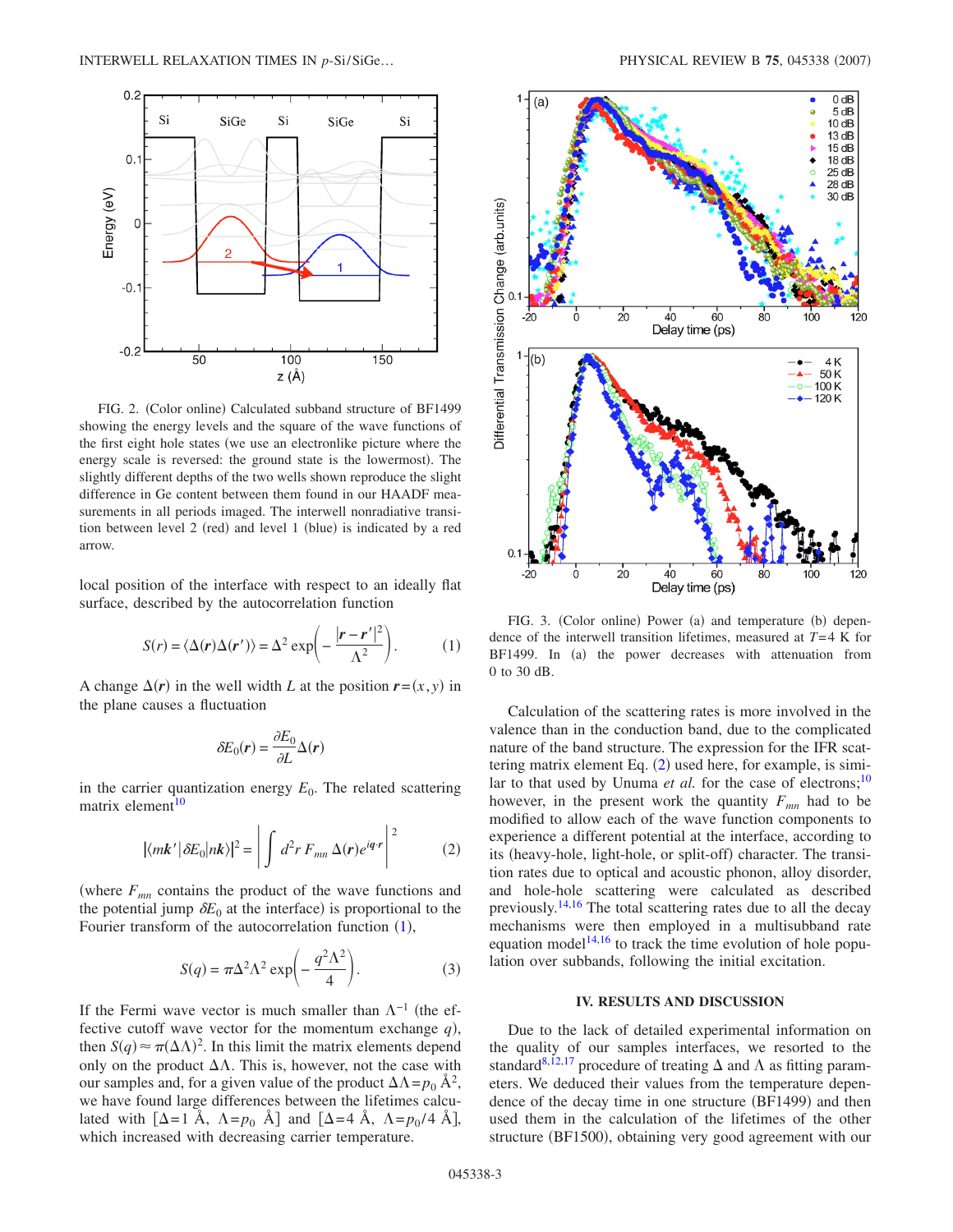<span id="page-3-0"></span>

FIG. 4. (Color online) Comparison of experimentally measured (symbols) and theoretically predicted (lines) interwell transition lifetimes as a function of lattice temperature  $T<sub>latt</sub>$  for our two samples BF1499 (red) and BF1500 (blue). The red symbols are extracted from single exponential fits to the data in Fig.  $3(b)$  $3(b)$ . The dashed line represents the calculated lifetime for a hypothetical structure with the wells of BF1499 and the barrier of BF1500. Inset: lifetimes calculated for BF1500 and BF1499 in the case of perfect interfaces, i.e., in the absence of IFR scattering (the experimental data are the same as in the main frame). All curves were obtained using  $\Delta$ =1.2 Å,  $\Lambda$ =60 Å, and  $T_h$ = $T_{latt}$ +20 K.

measured data, as shown in Fig. [4.](#page-3-0) Our best fits are obtained with  $\Delta = 1.2 - 1.5$  Å and  $\Lambda = 40 - 60$  Å suggesting goodquality interfaces. These IFR parameters are also within the range of values reported in the literature<sup>9[,11](#page-5-10)[,12](#page-5-7)[,18](#page-5-17)</sup> ( $\Delta$ =1–4 Å,  $\Lambda$ =23–300 Å,  $\Delta\Lambda$ =60–1200 Å<sup>2</sup>) for Si/SiGe interfaces with various Ge content. Interestingly, the value  $\Delta = 1.5$  Å was also assumed by Leuliet *et al.* in their study of  $GaAs/Al<sub>x</sub>Ga<sub>1-x</sub>As QCLs<sup>13</sup>$  to obtain the best agreement between theoretical and experimental total scattering rates. In all our calculations we also assume the carrier temperature *Th* at *detection time* to be related to the lattice temperature  $T_{latt}$  according to  $T_h = T_{latt} + \delta T$ , where  $\delta T$  is a constant (i.e.,  $T<sub>latt</sub>$ -independent) quantity representing the residual effects of the carrier heating produced by the laser pulse. We used  $\delta T$  as an additional fitting parameter and found that the choice  $\delta T = 0-20$  K gives the best fit to experiment. This assumption is not unreasonable, as the hole intrasubband thermalization occurs on a subpicosecond time scale whereas the experimental time resolution is in the picosecond range, allowing access to carriers already relaxed to (or near) the bottom of the subband. A further confirmation of this fast dynamics is provided by the almost power-independent behavior shown by our measured subband lifetimes over a range of attenuation of [3](#page-2-1)0 dB [see Fig.  $3(a)$ ], indicating a very fast intrasubband carrier thermalization time, experimentally inaccessible by our present setup. In contrast the same lifetimes display a clear dependence on the lattice temperature [see Fig.  $3(b)$  $3(b)$ ] confirming that we are probing thermalized carriers. However our samples exhibit a slower variation with temperature compared to equivalent GaAsbased systems,<sup>2</sup> where polar optical phonon scattering dominates.

<span id="page-3-1"></span>

FIG. 5. (Color online) Absolute (a) and relative (b) IFR scattering rates as a function of the IFR parameters  $\Delta$  and  $\Lambda$  calculated for BF1499 at  $T<sub>latt</sub> = 20$  K, assuming a carrier temperature of 40 K.

Figure  $5$  shows both absolute (a) and relative (b) IFR scattering rates as a function of  $\Delta$  and  $\Lambda$  calculated for BF1499 at a lattice temperature of  $20 \text{ K}$  (similar results are obtained for BF1500). For a fixed value of  $\Delta$ , the IFR rates increase initially as  $\Lambda^2$ , reach a maximum around  $\Lambda$ =50 Å, and then decrease as  $\exp(-q^2 \Lambda^2/4)$ . The dependence on  $\Delta$  is instead quadratic for all values [see Eq.  $(3)$  $(3)$  $(3)$ ]. The total scattering rates have a similar magnitude, indicating that IFR is the dominant scattering mechanism in these structures at low temperature. This is confirmed by the results presented in Fig.  $6$ , showing the [absolute (a), and percentile (b)] contributions to the total scattering rates coming from the different scattering mechanisms, acoustic and optical  $(op1=Ge-Ge$ ,  $op2 = Si-Si$ , and  $op3 = Si-Ge$  branches) phonons, alloy disorder (i.e., composition fluctuations), IFR, and hole-hole interaction, calculated as a function of the lattice temperature  $T_{latt}$ for  $\Delta = 1.2$  Å,  $\Lambda = 60$  Å, and  $\delta T = 20$  K. In the absence of IFR, the main scattering mechanisms at low temperature are (in order of decreasing importance): carrier-carrier, alloy disorder, acoustic phonons, and optical phonons Ge-Ge, Si-Ge, and Si-Si respectively). While carrier-carrier and phonon scattering increase with temperature as expected (the latter much faster than the former), the scattering rate due to alloy disorder shows a slight temperature dependence owing to the temperature dependence of the hole distribution.

From Fig.  $6(a)$  $6(a)$  we see that when  $T<sub>latt</sub>$  increases other mechanisms, namely, acoustic and optical phonon first the Ge-Ge and then the Si-Ge branches) and hole-hole scattering, become important. For  $T_{latt}$  > 100–150 K they are comparable in magnitude to IFR, and for  $T_{latt}$  > 230 K both acoustic and Ge-Ge optical phonon scattering rates become larger than IFR rates. However from Fig.  $6(b)$  $6(b)$  we see that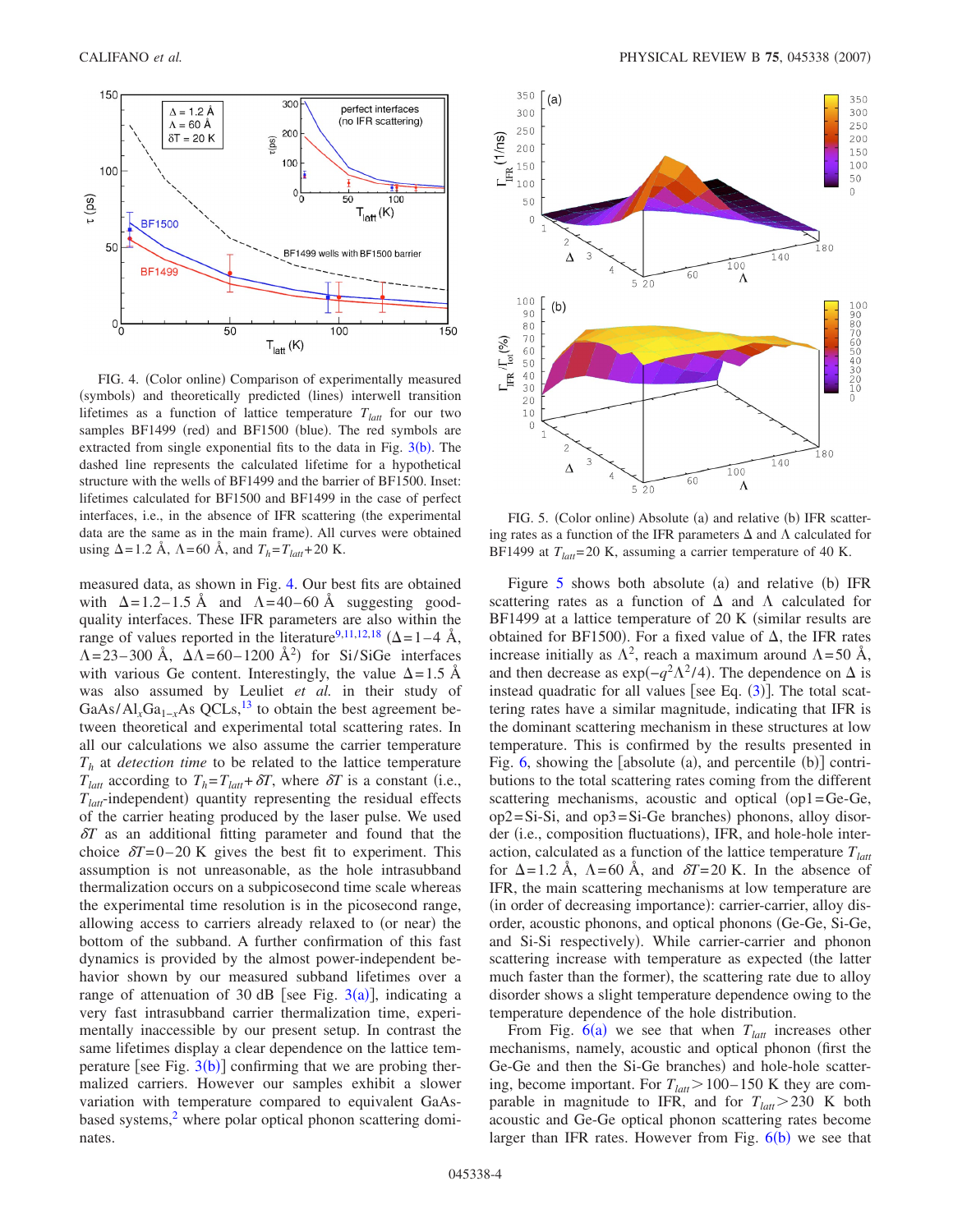<span id="page-4-0"></span>

FIG. 6. Total scattering rate calculated for BF1499 as a function of the lattice temperature  $T_{latt}$  for  $\Delta = 1.2 \text{ Å}$ ,  $\Lambda = 60 \text{ Å}$ , and  $\delta T$  $= 20$  K, decomposed into absolute (a) and percentile (b) contributions from the different scattering mechanisms: acoustic (ac) and optical (op1=Ge-Ge, op2=Si-Si, and op3=Si-Ge branches) phonons, alloy disorder, IFR, and hole-hole interaction.

already for  $T_{latt}$  > 70 K the IFR contribution becomes less than 50% of the total scattering rate, indicating that, although still comparatively large, IFR is no longer the dominant factor influencing the subband carrier lifetimes in this temperature range. As shown in Fig. [7,](#page-4-1) at room temperature, the contribution of IFR to the total scattering rate reaches 50% for  $\Delta$ =2.5, but it is only for  $\Delta$  > 3.5 that such contribution is above 50% for all values of  $20 \le \Lambda \le 180$ . IFR rates are, however, already larger than those of any other mechanism for  $\Delta \ge 1.75$ . In contrast, we find that at low temperature  $(=20 \text{ K})$  it is only when  $\Delta$  drops below 0.6 Å (i.e., for a very good quality interface) that hole-hole, alloy, and acoustic phonon scattering become stronger, for most values of  $\Lambda$ .

Having proved the importance of IFR at low temperature, we now need to go back to Fig. [4](#page-3-0) and discuss an apparent inconsistency. Although the CAQWs in BF1499 and BF1500 have different layer thicknesses, we see that their measured lifetimes are the same within experimental error. This is counterintuitive as, in a regime where scattering is dominated by IFR, one would expect the transition rates to increase with decreasing barrier width, as IFR rates are proportional to the value of the wave functions at the interface

<span id="page-4-1"></span>

FIG. 7. (Color online) Absolute (a) and relative (b) IFR scattering rates as a function of the IFR parameters  $\Delta$  and  $\Lambda$  calculated for BF1499 at  $T_{latt}$ =300 K, assuming a carrier temperature of 320 K.

(closely related to their penetration into the barrier) which is larger for thinner barriers. The observed behavior can, however, be explained by noting that the structure with the thinnest barrier (BF1499) also has the widest wells. The confinement of the wave functions is therefore reduced in BF1499 compared to BF1500, which would result in a reduced value at the interface if the barrier dimensions were the same. In this case the lifetime would be longer, as shown by the dashed line in Fig. [4,](#page-3-0) obtained for a hypothetical structure with the wells of BF1499 and the barrier of BF1500. In the case of BF1499, however, the narrower barrier allows a larger penetration and the value of the wave function at the interface becomes similar in both samples. This effect is well reflected by our calculated lifetimes, showing that both barriers and wells need to be carefully engineered in order to tailor the intersubband lifetimes to the desired values. The effect on the lifetime of increasing the barrier width is obtained from a comparison of the dashed and the red lines in Fig. [4,](#page-3-0) whereas comparing the dashed and the blue lines shows the effect of widening the wells. We see that an increase of 0.5 nm in the barrier width is more effective in reducing the transition rate than the same increase in the width of one of the wells (and a  $0.2$  nm increase in the other).

Further evidence that the inclusion of IFR scattering is crucial to explain the intersubband decay dynamics in SiGe heterostructures is provided by the results presented in the inset of Fig. [4,](#page-3-0) where the lifetimes for BF1500 and BF1499 calculated for perfect interfaces (i.e., in the absence of IFR) are plotted as a function of lattice temperature and compared with our measured data (the same as in the main panel). We see that both (i) the absolute values of the lifetimes of the